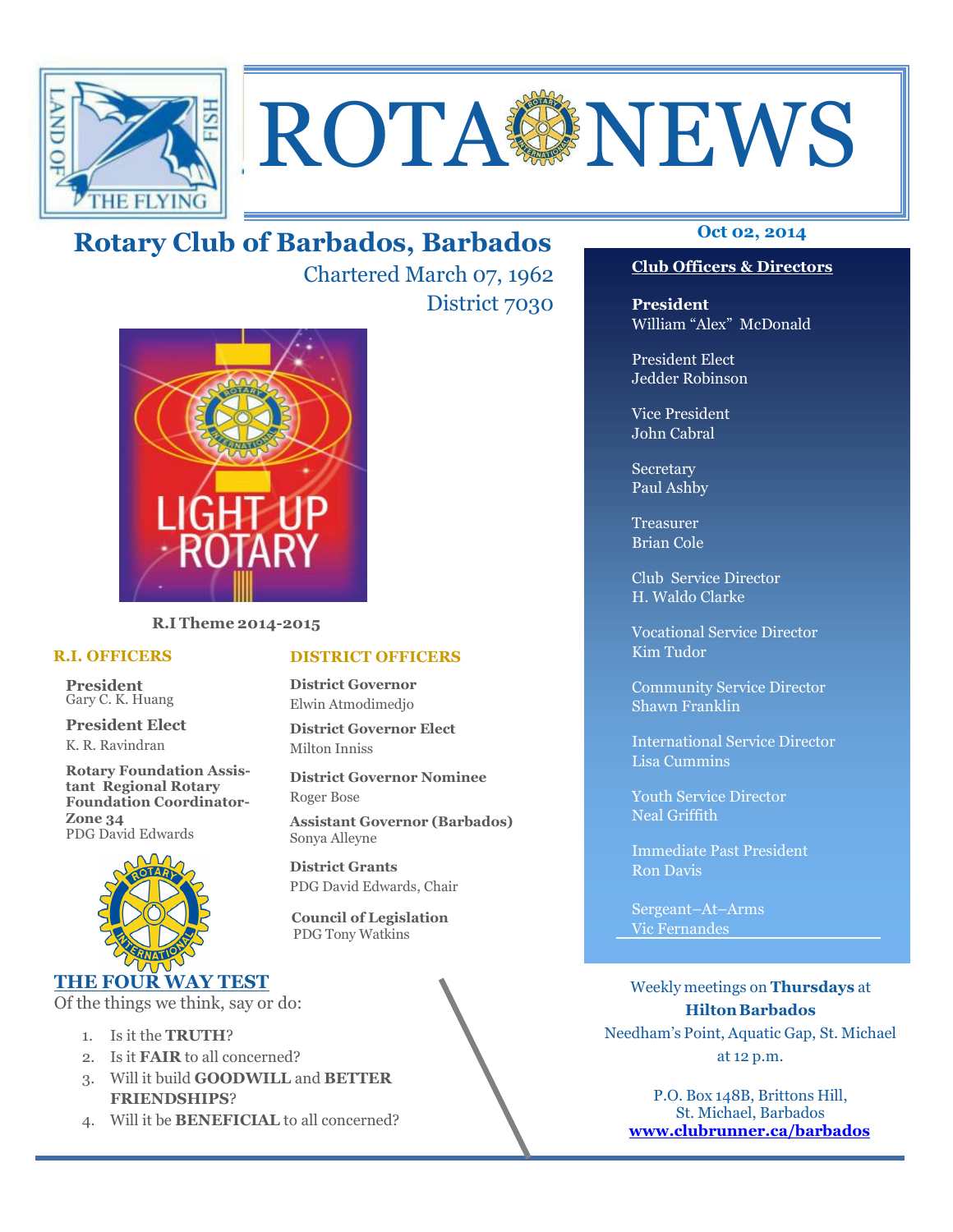# **THE ROTARY CLUB OF BARBADOS WELCOMES ALL VISITING ROTARIANS AND GUESTS**

# **October is designated Vocational Service Month**

*Especially during this month we highlight the Second Object of Rotary - High ethical standards in business and professions, the recognition and the worthiness of all useful occupations, and the dignity of each Rotarian's occupation as an opportunity to serve society* 

**Today is a Fellowship Meeting when we will have as our Guest Speaker HE Mrs. Victoria Dean, the British High Commission to Barbados and The Eastern Caribbean. She joined the Diplomatic Service in 2000.** 



The High Commissioner is the UK government's representative in a

Commonwealth nation. They are responsible for the direction and work of the High Commission and its Deputy High Commissions and/or Consulates, including political work, trade and investment, press and cultural relations, and visa and consular services.

#### **Today, the smiling Greeting Team is made up of Past President Dr. Grenville Phillips and Club Service Director H. Waldo Clarke**

#### **Dr. Grenville W. Phillips, CBE**,

was granted this honour in the Queen's New Year Honours List for 2000. He was recognized for public service and services to accountancy. He joined the Club on May 01, 1976 and his Classification is Business Services—Consultancy. He served as President for the year 1986-87, which was the 25th Anniversary of Rotary in Barbados. It is said that he re-



ported to the Club that "due to a lack of funds" there will be no designated Presidential Project; however the Club recognized twenty-five (25) persons who made a difference to the Community (**recognizing Vocations**). **Among the 25 were Rotarians St. Clair "Clarry" Clarke and Horace King.** Also during this time the first pace-maker was donated to the Queen Elizabeth Hospital; a program which still continues thorough Heartbeat International. PP Grenville has served the Club as secretary 1977-1979 and the District as Assistant Governor 2010-2012.He was awarded the Paul Harris Fellowship in 2006.

**Director H. Waldo Clarke** joined the Club on April 01, 2010 along with three other persons: Sanjay Amin, Mark Cox and Shawn Franklin. He was introduced by PP John Cabral. His classification is Manufacturing – Textured Coatings. In the year 2010-11, **(9 months membership)** January – June 2011, Waldo served out the term as Club Service Director for Neil Owen who was posted overseas. He served



as Director New Generations (now Youth Service) 2011-12, 2012-13 and he returned to Club Service serving as Director for 2013-14 and 2014-15. Waldo is the grandson of the late St. Clair "Clarry" Clarke, PHF.

# **FOR THOSE WHO MISSED SEPTEMBER 25; HERE ARE THE HIGHLIGHTS.**

The meeting uncharacteristically started after the designated 12.30 p.m. This was a pre-cursor for the unforgettable activities which were to follow.

Nicholle was asked to lead the National Anthem. She did this like a veteran; putting a number of local songsters to shame. More revelations were to come with the need for prompting with the Rotary Grace. No name revealed.

Being a Fellowship meeting SAA Vic was able to cast his net far and wide; which he did. The visiting Rotarians who had transgressed during the week were also called to account.

#### PP John Mackenzie gave an update on the Wine Tasting for Friday, October 03, 2014. **(This event has been rescheduled for later in the month)**

Youth Service Director Neal expressed thanks on behalf of our Youth Guests who had visited with us the previous week; highlighting how well they were graciously accommodated. Further he thanked all those who attended the Beach Clean up on Saturday, September 20th. He reminded members to be fully engaged as they visited the Rotaract and Interact Clubs.

Club Service Director Waldo drew the Club's attention to the new name badges which were to be adorned weekly …… and placed in the designated slots after each meeting.

He informed on the Rotarian At Work Safety Vests; which were appropriately modelled by Rotarian Nicholle and himself.



# **Meeting Details**

**Thursday, September 25, 2014 Sergeant-At-Arms: PP Vic Fernandes** 

- **Attendance 63%**
- **Raffle \$102.00**
- **Winner PP Michael W. Browne**
- **Fines \$209.00**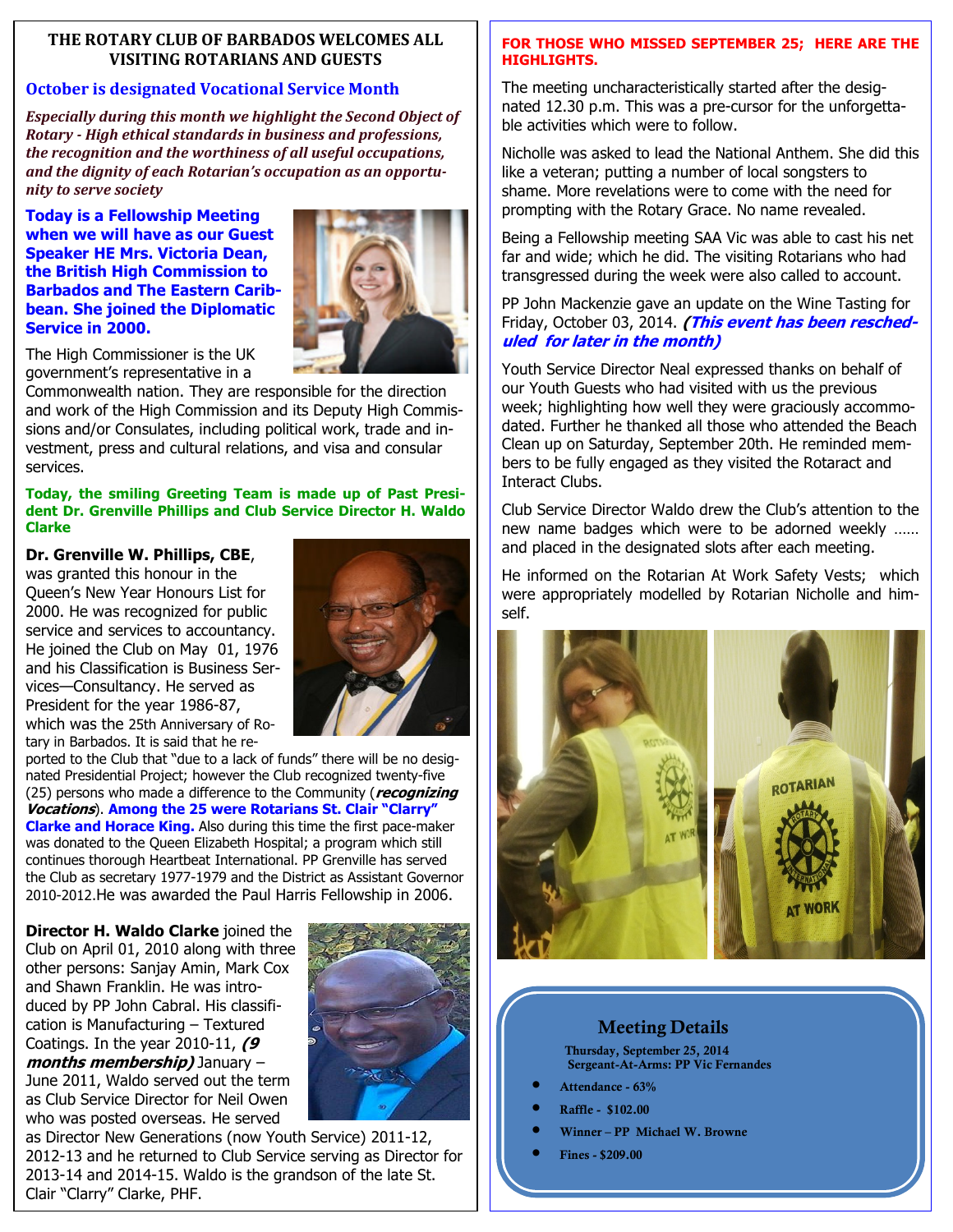# **THE ANTI BULLYING INITIATIVE PART 2 CONT'D FROM SEPTEMBER 11 - MR. SHAWN CLARKE**

**The Anti bullying initiative is a national campaign to raise the awareness of the many forms of bullying and in particular cyber bullying which has grown almost out of control and is affecting many students and young adults in Barbados today.** 

#### **WHAT ROLES DO STUDENTS PLAY IN BULLYING SITUATIONS?**



This Bullying Circle is an important OBPP tool to illustrate roles in bullying situations, and to build understanding about how the program helps shift behavioral norms and attitudes. Peer group plays an important role in

motivating and encouraging bullying in many situations.

As this continuum shows, students who bully often get various types of support—from followers, supporters, and passive supporters.

Shows group phenomenon: roles vary among participants & observers. Some are much more active than others.

References: TG, pp. 23-25; SWG Doc. 1, pp. 15-16.

# **PROGRAM COMPONENTS**

Research shows bullying prevention needs to happen on multiple levels to be effective. The four Olweus Program components are based on this and consist of:

- a school-level component
- a classroom-level component
- an individual-level component (working with individual students and their parents)
- a community-level component

#### **PARENTS ARE VERY IMPORTANT FOR SUCCESS OF THE OLWEUS PROGRAM.**

They are involved at all four levels. We will discuss each of these briefly.

Overview of School-Level Components

- 1. Establish a Bullying Prevention Coordinating Committee (BPCC)
- 2. Conduct committee and staff trainings
- 3. Administer the Olweus Bullying Questionnaire
- 4. Hold staff discussion groups
- 5. Introduce the school rules about bullying
- 6. Review and refine the school's supervisory system
- 7. Hold a school kick-off event to launch the program
- 8. Involve parents

# **THESE ARE THE EIGHT MAIN COMPONENTS OF OBPP IMPLE-MENTED AT THE SCHOOLWIDE LEVEL.**

# **SLIDE #5: INTRODUCING THE SCHOOL RULES ABOUT BUL-LYING.**

School rules about bullying We will not bully others. We will try to help students who are bullied. We will try to include students who are left out. If we know that somebody is being bullied, we will tell an adult at school and an adult at home.

# **THE ANTI BULLYING INITIATIVE PART 2 CONT'D**

All schools have rules governing student behavior, but many do not explicitly address bullying. Existing rules may not use the term, "bullying" & frequently omit indirect/subtle forms (e.g., social exclusion)—need to include full range of behaviors. OBPP recommends schools adopt these 4 rules

Only 1st rule addresses children who bully; remaining 3 focus on bystander behavior.

Expectation is that ALL students won't bully AND will take action to help students who are bullied.

Rule #4 applies to students being bullied themselves (not just bystanders.)

Post in all areas & discuss in detail with staff, students & parents. These rules supplement not replace other school rules.

Classroom-Level Components

- 1. Post and enforce schoolwide rules against bullying
- 2. Hold regular class meetings
- 3. Hold meetings with students' parents

School rules should be posted and consistently enforced in the classroom, using positive and negative consequences. Rules and policies do nothing if not enforced consistently in and across classrooms.

Class meetings should be held weekly for a full class period for grades K-8 and every other week for grades 9-12. Research findings show that teachers who systematically held class meetings saw larger reductions in bullying after 1 year than those who used them less, or not at all.

Parent Meetings It is recommended that teachers hold classroomlevel (or grade/team-level) meetings with parents periodically during the year.

Individual-Level Components

- 1. Supervise students' activities
- 2. Ensure that all staff intervene on-the-spot when bullying occurs
- 3. Hold meetings with students involved in bullying
- 4. Hold meetings with parents of involved students
- 5. Develop individual intervention plans for involved students

Community-Level Components

1. Involve community members on the BPCC

2. Develop partnerships with community members to support your program

3. Help spread anti-bullying messages and principles of best practice throughout the community

There are three community-level components. [READ SLIDE]

Community groups can provide support to your school and can help spread messages to the broader community.

References: SWG, Ch.14 (pp. 89-93); TM Tab 1, Doc. 6. & Tab 2, Doc. 26.

OBPP Training/Consultation Information

Training and consultation is essential for successful program implementation and fidelity

Training for BPCC is provided by a Certified OBPP Trainer/ **Consultant** 

Consultation is required for at least 12 months Committee trains and supports staff every year for program sustainability. Training is essential for successful implementation and fidelity.

# **TAKE-HOME MESSAGE**

**IT IS POSSIBLE TO REDUCE BULLYING. IT REQUIRES A TEAM EFFORT. IT REQUIRES A LONG-TERM COMMITMENT.** 

#### **Continued next page**